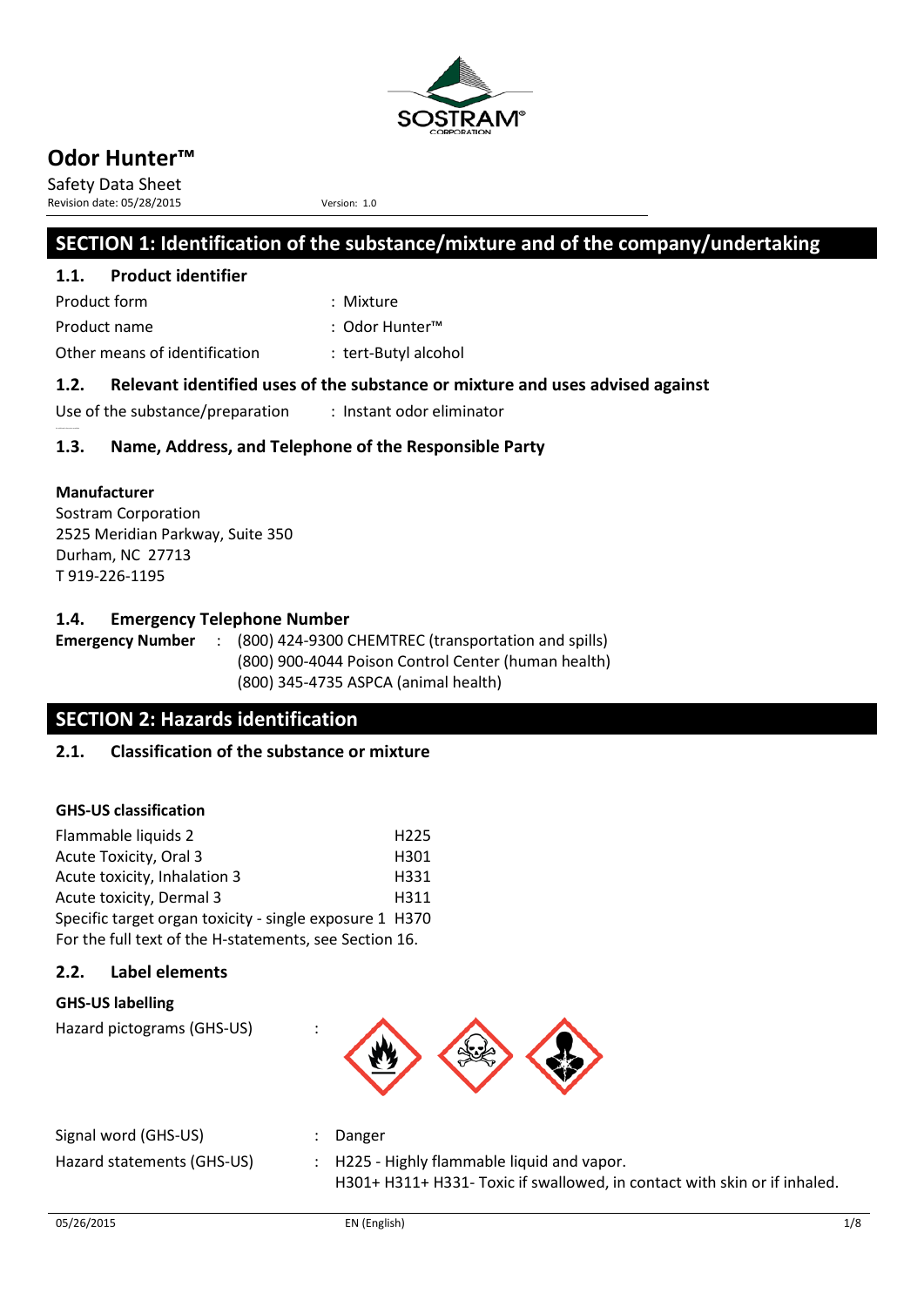Safety Data Sheet

|                                     | H370- Causes damage to organs.                                                        |
|-------------------------------------|---------------------------------------------------------------------------------------|
| Precautionary statements (GHS-US) : | P210- Keep away from heat/sparks/open flames/hot surfaces. - No smoking.              |
|                                     | P233- Keep container tightly closed.                                                  |
|                                     | P240- Ground/bond container and receiving equipment.                                  |
|                                     | P241- Use explosion-proof electrical/ventilating/lighting/equipment.                  |
|                                     | P242- Use only non-sparking tools.                                                    |
|                                     | P243-Take precautionary measures against static discharge.                            |
|                                     | P260-Do not breathe dust/ fume/ gas/ mist/ vapors/ spray.                             |
|                                     | P264-Wash skin thoroughly after handling.                                             |
|                                     | P270-Do not eat, drink or smoke when using this product.                              |
|                                     | P271-Use only outdoors or in a well-ventilated area.                                  |
|                                     | P280-Wear protective gloves/ protective clothing/ eye protection/ face<br>protection. |
|                                     | P301 + P310-IF SWALLOWED: Immediately call a POISON CENTER or doctor/                 |
|                                     | physician.                                                                            |
|                                     | P303 + P361 + P353-IF ON SKIN (or hair): Remove/ Take off immediately all             |
|                                     | contaminated clothing. Rinse skin with water/ shower.                                 |
|                                     | P304 + P340-IF INHALED: Remove victim to fresh air and keep at rest in a              |
|                                     | position comfortable for breathing.                                                   |
|                                     | P307 + P311-IF exposed: Call a POISON CENTER or doctor/ physician.                    |
|                                     | P322-Specific measures (see supplemental first aid instructions on this label).       |
|                                     | P330-Rinse mouth.                                                                     |
|                                     | P361-Remove/Take off immediately all contaminated clothing.                           |
|                                     | P363-Wash contaminated clothing before reuse.                                         |
|                                     | P370 + P378-In case of fire: Use dry sand, dry chemical or alcohol-resistant          |
|                                     | foam for extinction.                                                                  |
|                                     | P403 + P233-Store in a well-ventilated place. Keep container tightly closed.          |
|                                     | P403 + P235-Store in a well-ventilated place. Keep cool.                              |
|                                     | P405-Store locked up.                                                                 |
|                                     | P501-Dispose of contents/ container to an approved waste disposal plant.              |
| Other hereads<br>י י                |                                                                                       |

## **2.3. Other hazards**

None

# **SECTION 3: Composition/information on ingredients**

### **3.1. Substances**

Not applicable

### **3.2. Mixtures**

| <b>Name</b>        | <b>Product identifier</b> | %   | <b>GHS-US classification</b>                                     |
|--------------------|---------------------------|-----|------------------------------------------------------------------|
| tert-Butyl alcohol | (CAS No.) 75-65-0         | 100 | Flam. Lig. 2; Eye Irrit. 2A;<br>  STOT SE 3; H225, H319,<br>H335 |

## **SECTION 4: First aid measures**

## **4.1. Description of first aid measures**

| First-aid measures after inhalation  | : Remove to fresh air. If not breathing, give artificial respiration. If breathing is<br>difficult, give oxygen. Get medical attention.                                                                                               |
|--------------------------------------|---------------------------------------------------------------------------------------------------------------------------------------------------------------------------------------------------------------------------------------|
| First-aid measures after eye contact | : Hold eye open and rinse slowly and gently with water for 15-20 minutes.<br>Remove contact lenses, if present, after the first 5 minutes, then continue<br>rinsing eye. Call a poison control center or doctor for treatment advice. |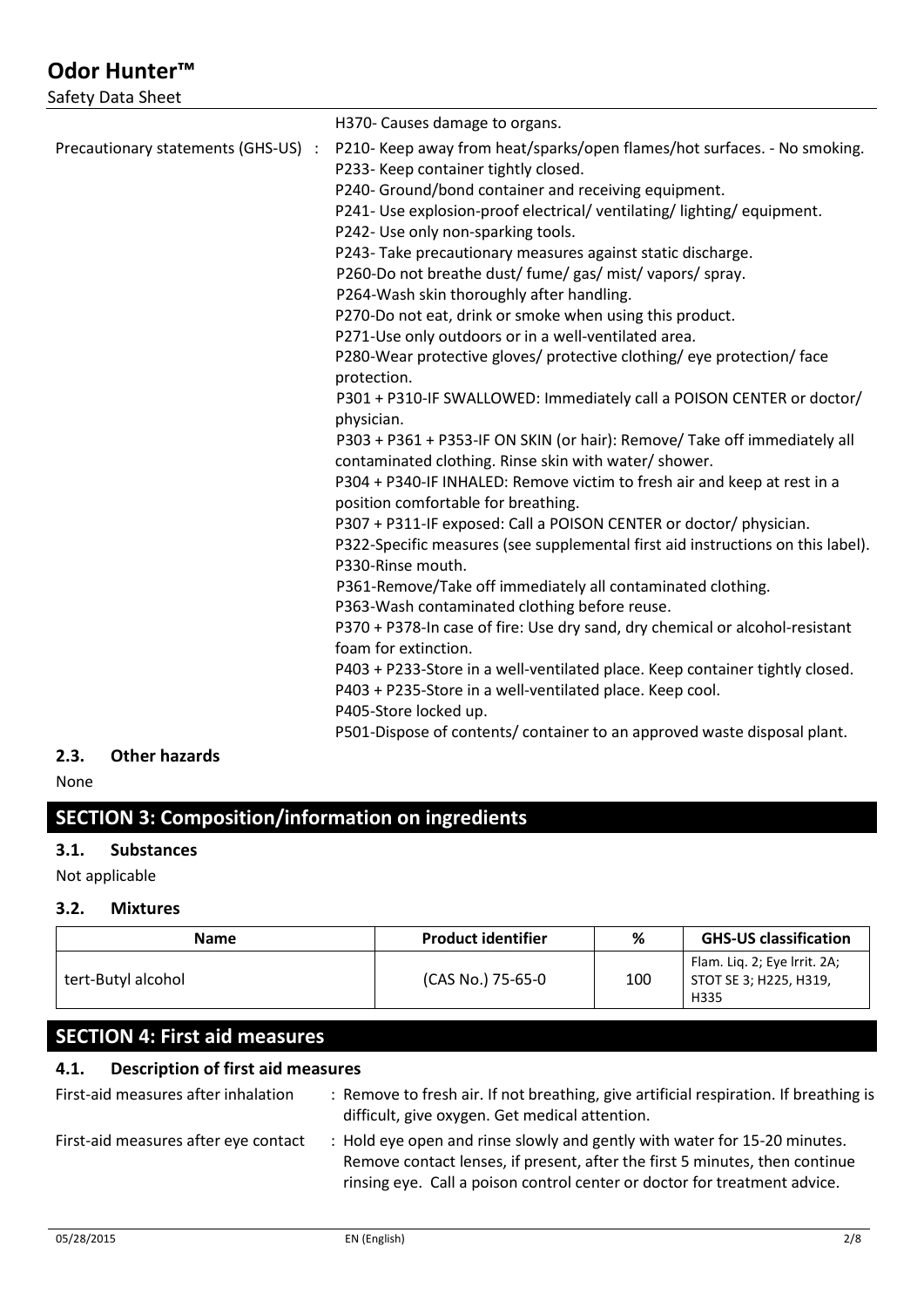### Safety Data Sheet

| First-aid measures after skin contact | : Remove contaminated clothing. Drench affected area with water for at least<br>15 minutes. Call a POISON CENTER or doctor/physician.                                                                                                                                              |
|---------------------------------------|------------------------------------------------------------------------------------------------------------------------------------------------------------------------------------------------------------------------------------------------------------------------------------|
| First-aid measures after ingestion    | : Call a poison control center or doctor immediately for treatment advice.<br>Have affected person sip a glass of water if able to swallow. Do not induce<br>vomiting unless told by a poison control center or doctor. Do not give<br>anything by mouth to an unconscious person. |

## **4.2. Most important symptoms and effects, both acute and delayed**

No additional information available

## **4.3. Indication of any immediate medical attention and special treatment needed**

No additional information available

| <b>SECTION 5: Firefighting measures</b>                       |                                                                            |  |
|---------------------------------------------------------------|----------------------------------------------------------------------------|--|
| <b>Extinguishing media</b><br>5.1.                            |                                                                            |  |
| Suitable extinguishing media                                  | : Use water spray, alcohol-resistant foam, dry chemical or carbon dioxide. |  |
| Unsuitable extinguishing media                                | : None.                                                                    |  |
| Special hazards arising from the substance or mixture<br>5.2. |                                                                            |  |
| Fire hazard                                                   | : Carbon oxides, Peroxides                                                 |  |

| 111 C 110 LUI U  | . Carbon Oxides, I Croxides |
|------------------|-----------------------------|
| Explosion hazard | : None known.               |
| Reactivity       | : None.                     |
|                  |                             |

### **5.3. Advice for firefighters**

Protection during firefighting : Wear self-contained breathing apparatus for firefighting if necessary.

### **5.4. Further information**

Use water spray to cool unopened containers.

### **SECTION 6: Accidental release measures**

### **6.1. Personal precautions, protective equipment and emergency procedures**

General measures **in the sum of the sum of the Sear** respiratory protection. Avoid breathing vapors, mist or gas. Ensure adequate ventilation. Remove all sources of ignition. Evacuate personnel to safe areas. Beware of vapors accumulating to form explosive concentrations. Vapors can accumulate in low areas. For personal protection see section 8.

#### **6.1.1. For non-emergency personnel**

No additional information available

#### **6.1.2. For emergency responders**

No additional information available

#### **6.2. Environmental precautions**

Prevent further leakage or spillage if safe to do so. Do not let product enter drains.

### **6.3. Methods and material for containment and cleaning up**

| For containment         | $\therefore$ Contain spillage.                                                                                                                                        |
|-------------------------|-----------------------------------------------------------------------------------------------------------------------------------------------------------------------|
| Methods for cleaning up | : Collect with an electrically protected vacuum cleaner or by wet-brushing<br>and place in container for disposal according to local regulations (see<br>section 13). |

#### **6.4. Reference to other sections**

For disposal see section 13.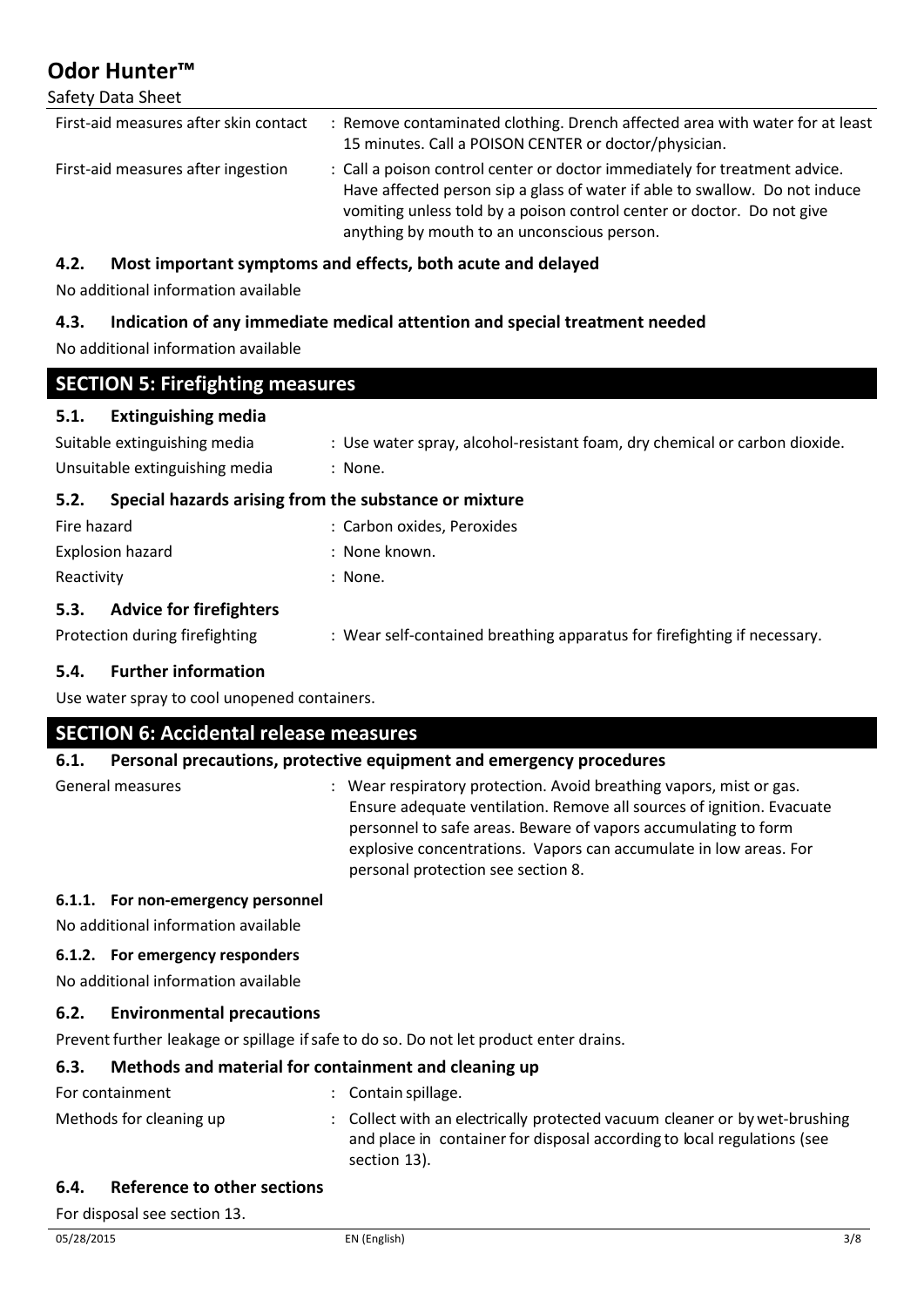Safety Data Sheet

| <b>SECTION 7: Handling and storage</b>       |                                                                                                                                                                                                                                                                 |
|----------------------------------------------|-----------------------------------------------------------------------------------------------------------------------------------------------------------------------------------------------------------------------------------------------------------------|
| <b>Precautions for safe handling</b><br>7.1. |                                                                                                                                                                                                                                                                 |
| Precautions for safe handling                | : Avoid contact with skin and eyes. Avoid inhalation of vapor or mist.<br>Use explosion-proof equipment. Keep away from sources of ignition - No<br>smoking. Take measures to prevent the build-up of electrostatic charge.<br>For precautions see section 2.2. |
| 7.2.                                         | Conditions for safe storage, including any incompatibilities                                                                                                                                                                                                    |
| Storage conditions                           | : Keep container tightly closed in a dry and well-ventilated place. Containers<br>which are opened must be carefully resealed and kept upright to prevent<br>leakage. Storage class (TRGS 510): Flammable liquids                                               |

### **7.3. Specific end use(s)**

Apart from the uses mentioned in section 1.2 no other specific uses are stipulated

## **SECTION 8: Exposure controls/personal protection**

#### **8.1. Control parameters**

| Component          | CAS-No.        | Value      | Control<br>parameter                           | <b>Basis</b>                                                                          |
|--------------------|----------------|------------|------------------------------------------------|---------------------------------------------------------------------------------------|
| tert-Butyl alcohol | 75-65-0        | <b>TWA</b> | 100 ppm                                        | USA. ACGIH Threshold Limit Values<br>(TLV)                                            |
|                    | <b>Remarks</b> | carcinogen |                                                | Central Nervous System impairment Not classifiable as a human                         |
|                    |                | <b>TWA</b> | $100$ ppm<br>300 mg/m $3$                      | USA, NIOSH Recommended<br><b>Exposure Limits</b>                                      |
|                    |                | <b>ST</b>  | 150 ppm<br>450 mg/m <sup>3</sup>               | USA, NIOSH Recommended<br><b>Exposure Limits</b>                                      |
|                    |                | <b>TWA</b> | $100$ ppm<br>300 mg/m $3$                      | USA, Occupational Exposure Limits<br>(OSHA)-Table Z-1 Limits for Air<br>Contaminants. |
|                    |                |            | The value in mg/m <sup>3</sup> is approximate. |                                                                                       |

### **8.2. Exposure controls**

| Appropriate engineering controls | : Handle in accordance with good industrial hygiene and safety practice. Wash<br>hands before breaks and at the end of workday.                                                                                                                                                                                                                                                                                                                                                                                                                                  |
|----------------------------------|------------------------------------------------------------------------------------------------------------------------------------------------------------------------------------------------------------------------------------------------------------------------------------------------------------------------------------------------------------------------------------------------------------------------------------------------------------------------------------------------------------------------------------------------------------------|
| Hand protection                  | : Wear impervious gloves to minimize skin contact.                                                                                                                                                                                                                                                                                                                                                                                                                                                                                                               |
| Eye protection                   | : Face shield and safety glasses Use equipment for eye protection tested and<br>approved under appropriate government standards such as NIOSH (US) or<br>EN 166(EU).                                                                                                                                                                                                                                                                                                                                                                                             |
| Skin and body protection         | : Handle with gloves. Gloves must be inspected prior to use. Use proper glove<br>removal technique (without touching glove's outer surface) to avoid skin<br>contact with this product. Dispose of contaminated gloves after use in<br>accordance with applicable laws and good laboratory practices. Wash and<br>dry hands. Wear impervious clothing, Flame retardant antistatic protective<br>clothing. The type of protective equipment must be selected according to<br>the concentration and amount of the dangerous substance at the specific<br>workplace |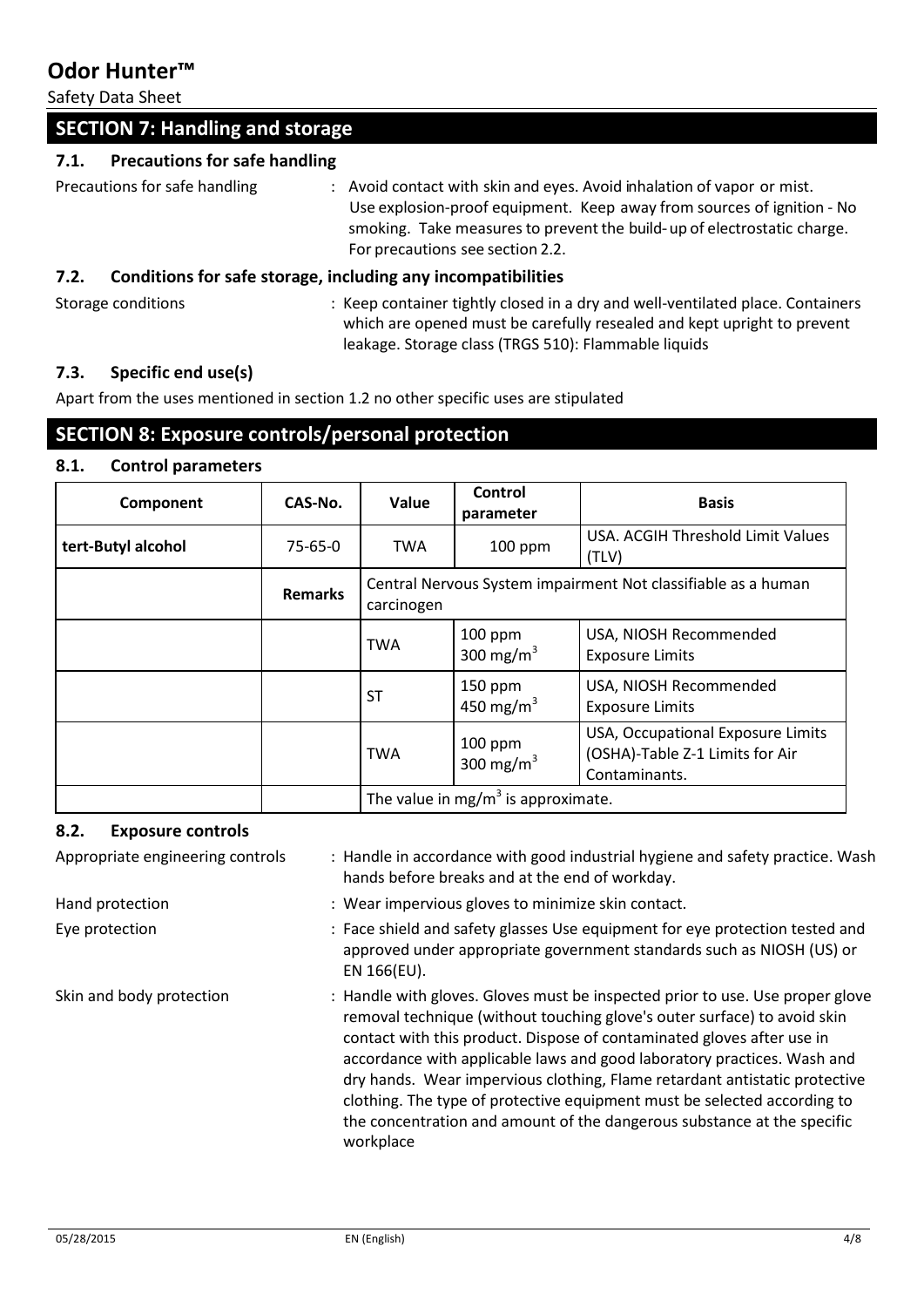### Safety Data Sheet

Respiratory protection : Where risk assessment shows air-purifying respirators are appropriate use a full-face respirator with multipurpose combination (US) or type ABEK (EN 14387) respirator cartridges as a backup to engineering controls. If the respirator is the sole means of protection, use a full-face supplied air respirator. Use respirators and components tested and approved under appropriate government standards such as NIOSH (US) or CEN (EU).

## **SECTION 9: Physical and chemical properties**

### **9.1. Information on basic physical and chemical properties**

| Physical state                             | Liquid                                                                 |
|--------------------------------------------|------------------------------------------------------------------------|
| Colour                                     | Colorless                                                              |
| Odour                                      | No data available                                                      |
| Odour threshold                            | No data available                                                      |
| pH                                         | No data available                                                      |
| Relative evaporation rate (butylacetate=1) | No data available                                                      |
| Melting point                              | 23 - 26 °C (73 - 79 °F)                                                |
| Freezing point                             | No data available                                                      |
| <b>Boiling point</b>                       | 83 °C (181 °F)                                                         |
| Flash point                                | 11 °C (52 °F) - closed cup                                             |
| Self ignition temperature                  | No data available                                                      |
| Decomposition temperature                  | No data available                                                      |
| Flammability (solid, gas)                  | Upper explosion limit: $8\%$ (V) Lower explosion limit: 2.4 % (V)      |
| Vapour pressure                            | 41 hPa (31 mmHg) at 20 °C (68 °F)<br>59 hPa (44 mmHg) at 26 °C (79 °F) |
| Relative vapour density at 20 °C           | $2.56 - (Air = 1.0)$                                                   |
| Relative density                           | 0.775 g/mL at 25 °C (77 °F)                                            |
| Solubility                                 | completely miscible                                                    |
| Log Pow                                    | No data available                                                      |
| Log Kow                                    | No data available                                                      |
| Viscosity                                  | No data available                                                      |
| <b>Explosive properties</b>                | No data available                                                      |
| Oxidising properties                       | No data available                                                      |
| <b>Explosive limits</b>                    | No data available                                                      |

### **9.2. Other information**

No additional information available

## **SECTION 10: Stability and reactivity**

**10.1. Reactivity** No data available.

### **10.2. Chemical stability**

The product is stable at normal handling- and storage conditions.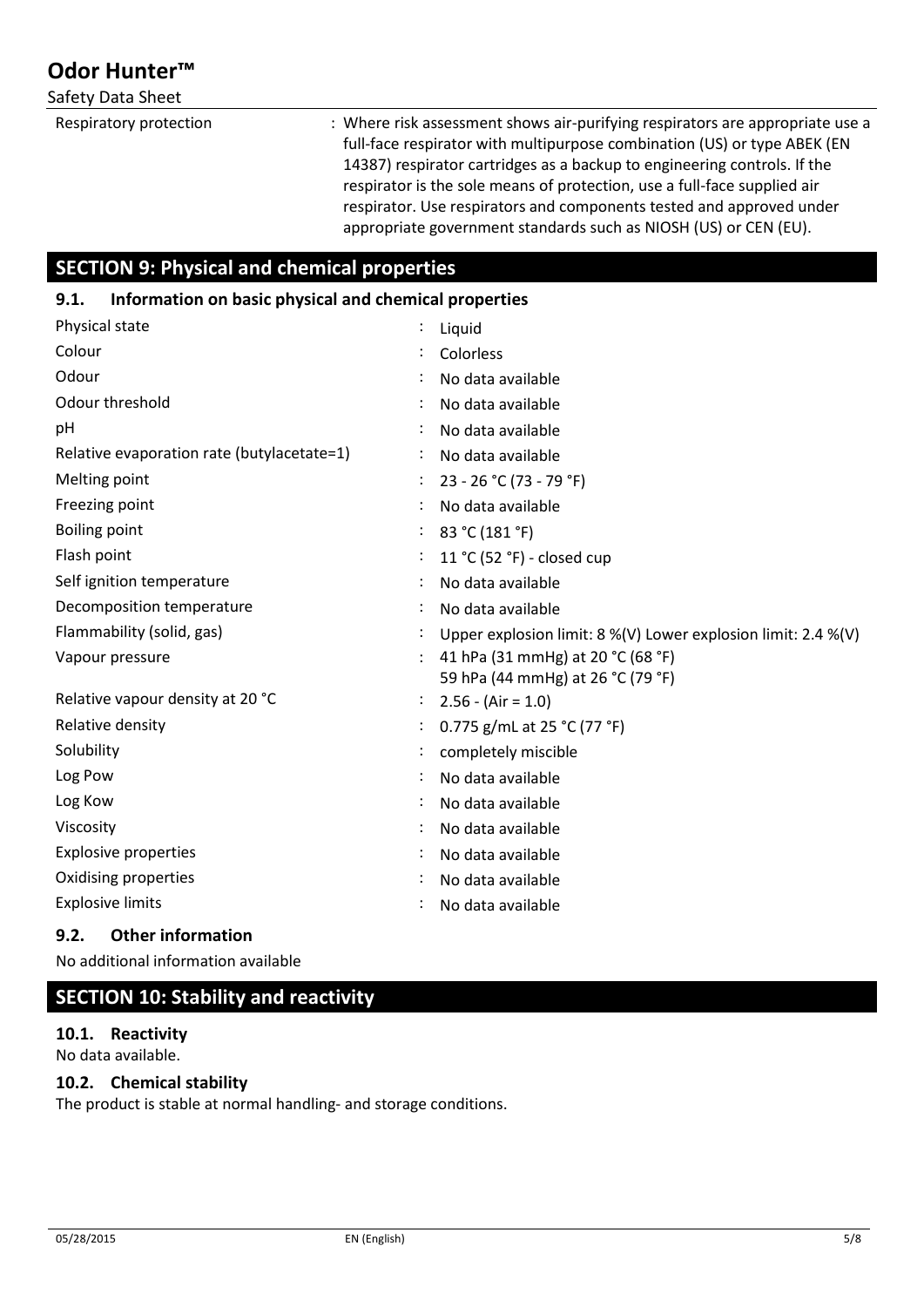Safety Data Sheet

#### **10.3. Possibility of hazardous reactions**

Vapors may form explosive mixture with air.

### **10.4. Conditions to avoid**

Heat, flames and sparks.

#### **10.5. Incompatible materials**

Strong oxidizing agents, Copper, Alkali metals, Aluminum

#### **10.6. Hazardous decomposition products**

Other decomposition products - No data available In the event of fire: see section 5.

### **SECTION 11: Toxicological information**

### **11.1. Information on toxicological effects**

| Acute toxicity                                        | : Not classified                                                                                                                                                    |
|-------------------------------------------------------|---------------------------------------------------------------------------------------------------------------------------------------------------------------------|
| tert-Butyl alcohol                                    |                                                                                                                                                                     |
| LD50 oral rat                                         | 2,743 mg/kg                                                                                                                                                         |
| LD50 dermal rabbit                                    | > 2000 mg/kg                                                                                                                                                        |
| LC50 inhalation rat (mg/l)                            | No data available.                                                                                                                                                  |
| Skin corrosion/irritation                             | : Mild skin irritation - 24 h (Rabbit)                                                                                                                              |
| Serious eye damage/irritation                         | : Irritating to eyes. - 24 h (Rabbit)                                                                                                                               |
| Respiratory or skin sensitisation                     | : No data available.                                                                                                                                                |
| Germ cell mutagenicity                                | : No data available.                                                                                                                                                |
| Carcinogenicity                                       | : This product is or contains a component that is not classifiable as to its<br>carcinogenicity based on its IARC, ACGIH, NTP, or EPA classification.               |
|                                                       | IARC: No component of this product present at levels greater than or equal<br>to 0.1% is identified as probable, possible or confirmed human carcinogen<br>by IARC. |
|                                                       | NTP: No component of this product present at levels greater than or equal<br>to 0.1% is identified as a known or anticipated carcinogen by NTP.                     |
|                                                       | OSHA: No component of this product present at levels greater than or equal<br>to 0.1% is identified as a carcinogen or potential carcinogen by OSHA.                |
| Reproductive toxicity                                 | : No data available.                                                                                                                                                |
| Specific target organ toxicity (single<br>exposure)   | : May cause respiratory irritation.                                                                                                                                 |
| Specific target organ toxicity<br>(repeated exposure) | : No data available.                                                                                                                                                |
| Aspiration hazard                                     | : No data available.                                                                                                                                                |

## **SECTION 12: Ecological information**

#### **12.1. Toxicity**

Ecology - general **Ecology** - general  $\cdot$  Toxic to fish and wildlife.

| tert-Butyl alcohol                          |                                                          |
|---------------------------------------------|----------------------------------------------------------|
| LC50 fish                                   | Pimephales promelas (fathead minnow) - 6,140 mg/l - 96 h |
| EC50 Daphnia and other aquatic<br>organisms | 933 mg/l - 48 h                                          |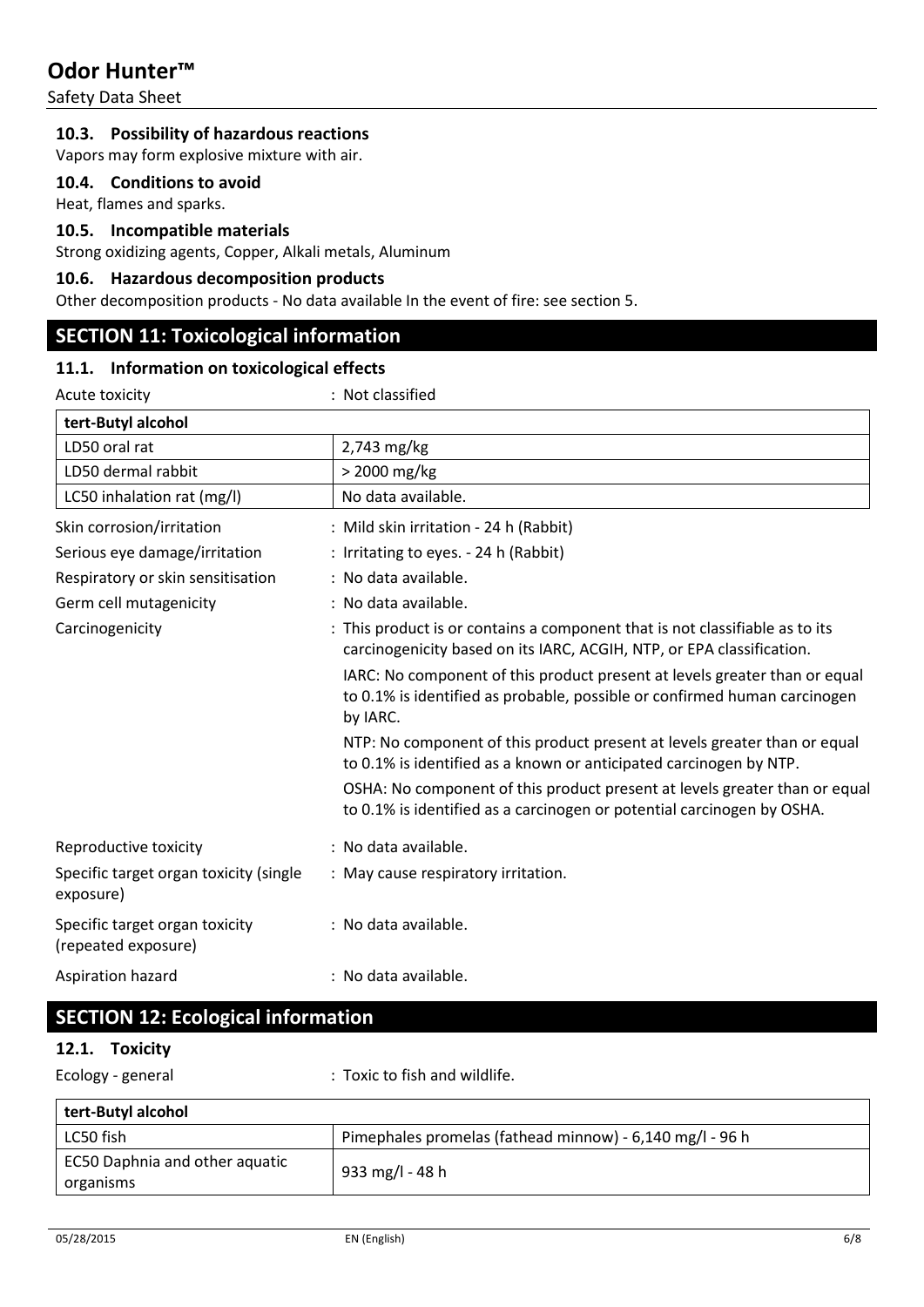Safety Data Sheet

#### **12.2. Persistence and degradability**

Biodegradability Zahn-Wellens Test - Exposure time 19 d Result: > 99.9 % - Readily biodegradable

#### **12.3. Bioaccumulative potential**

Does not bioaccumulate.

#### **12.4. Mobility in soil**

No data available

### **12.5. Other adverse effects**

No data available

### **SECTION 13: Disposal considerations**

#### **13.1. Waste treatment methods**

Waste disposal recommendations : Burn in a chemical incinerator equipped with an afterburner and scrubber but exert extra care in igniting as this material is highly flammable. Offer surplus and non-recyclable solutions to a licensed disposal company. Contact a licensed professional waste disposal service to dispose of this material.

Contaminated packaging : Dispose of as unused product.

### **SECTION 14: Transport information**

In accordance with DOT / IMDG / IATA

### **14.1. UN number**

UN1120

#### **14.2. UN proper shipping name**

**DOT (US)** 

UN number: 1120 Class: 3 Packing group: II Proper shipping name: Butanols Reportable Quantity (RQ): Poison Inhalation Hazard: No

#### **IMDG**

UN number: 1120 Class: 3 Packing group: II EMS-No: F-E, S-D Proper shipping name: BUTANOLS

#### **IATA**

UN number: 1120 Class: 3 Packing group: II Proper shipping name: Butanols

### **SECTION 15: Regulatory information**

#### **15.1. US Federal regulations**

SARA 302 Components No chemicals in this material are subject to the reporting requirements of SARA Title III, Section 302.